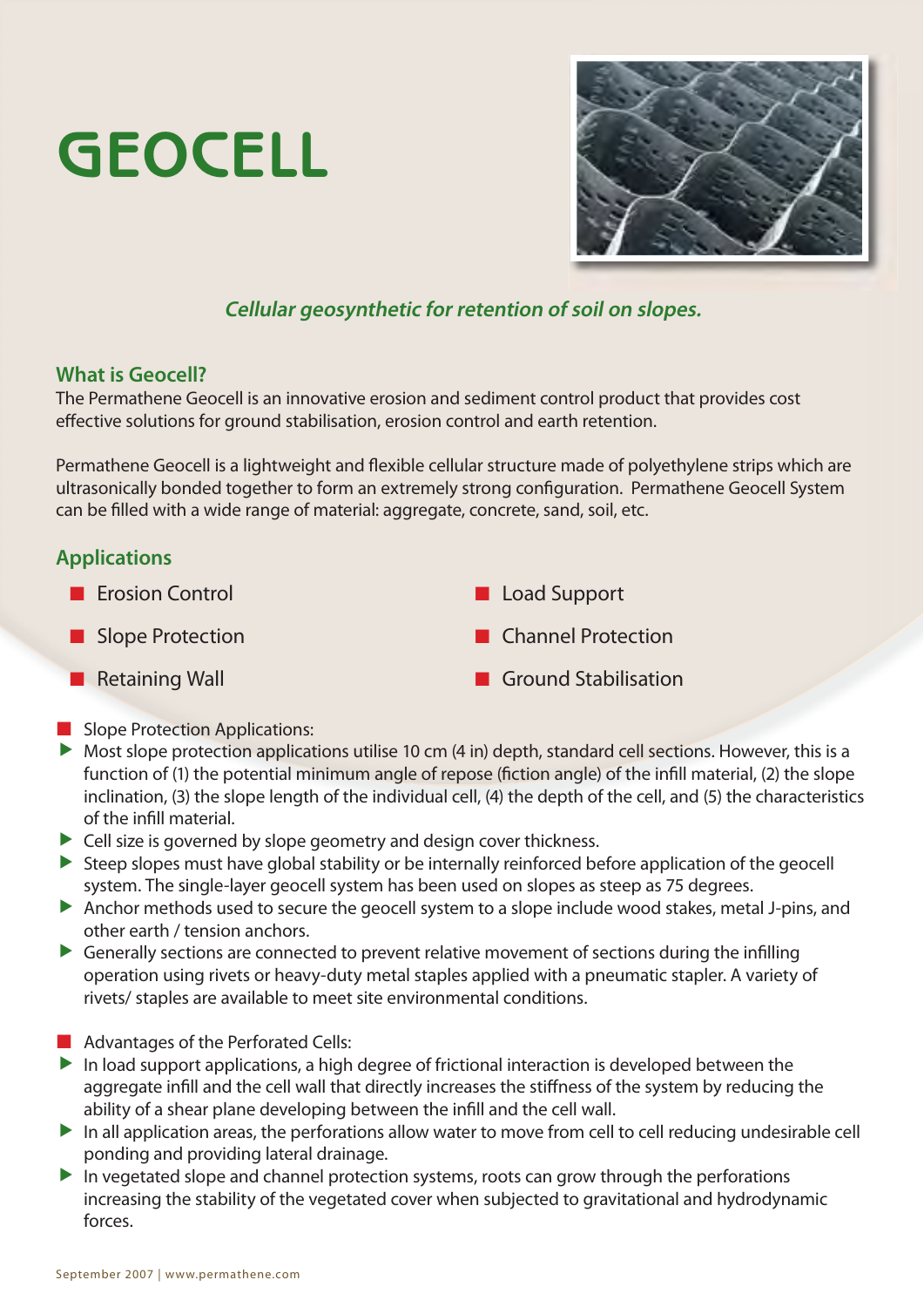| <b>GEOCELL PHYSICAL PROPERTIES</b>       |                     |                                                                                                                                         |  |  |  |  |  |  |
|------------------------------------------|---------------------|-----------------------------------------------------------------------------------------------------------------------------------------|--|--|--|--|--|--|
| <b>MATERIAL SEAM PROPERTIES</b>          | <b>Test Method</b>  | Value                                                                                                                                   |  |  |  |  |  |  |
| Material                                 |                     | High Density Polyethylene                                                                                                               |  |  |  |  |  |  |
| Standard colour                          |                     | black                                                                                                                                   |  |  |  |  |  |  |
| Sheet thickness (mm) Textured            | <b>ASTM D5199</b>   | $1.5 \pm 15%$                                                                                                                           |  |  |  |  |  |  |
| Sheet thickness (mm) Smooth              | <b>ASTM D5199</b>   | $1.2\pm10\%$ / -5%                                                                                                                      |  |  |  |  |  |  |
| Density (g/cm)                           | ASTM D792           | > 0.94                                                                                                                                  |  |  |  |  |  |  |
| Carbon black content (%)                 | <b>ASTM D1603</b>   | >2                                                                                                                                      |  |  |  |  |  |  |
| Oxidative induction time (min)           | <b>ASTM D3895</b>   | >100                                                                                                                                    |  |  |  |  |  |  |
| Low Temp brittleness (C°)                | ASTM D746           | < 77                                                                                                                                    |  |  |  |  |  |  |
| Environment stress crack resistance (h)  | <b>ASTM D1693</b>   | >4000                                                                                                                                   |  |  |  |  |  |  |
| Seam Peel strength (N/100 mm depth cell) | <b>COE GL-86-19</b> | < 1000                                                                                                                                  |  |  |  |  |  |  |
| Seam hang strength (days)                | <b>HKCTM</b>        | Per 100mm seam shall sustain 72.5kg weight for at least 7 days, undergo-<br>ing the variances from room temp to 53C° on one hour cycle. |  |  |  |  |  |  |

# *GEOCELL SIZES (Smooth and Textured)*

| <b>PRODUCT</b>               | 50A                     | 75A | 100A | 150A | 200A | 50B              | 75B | 100B | 150B | 200B |
|------------------------------|-------------------------|-----|------|------|------|------------------|-----|------|------|------|
| Sheet Length (m)             | 3.36                    |     |      |      |      |                  |     |      |      |      |
| <b>Bonded Ranges (mm)</b>    | $330 \pm 2.5$           |     |      |      |      | $660+2.5$        |     |      |      |      |
| Cell depth (mm)              | 50                      | 75  | 100  | 150  | 200  | 50               | 75  | 100  | 150  | 200  |
| Extended cell size (mm)      | 244(W) x 203(L)         |     |      |      |      | 488(W) x 406(L)  |     |      |      |      |
| Cells per section            | 300                     |     |      |      |      | 150              |     |      |      |      |
| Expanded section size (m)    | $2.44(W) \times 6.1(L)$ |     |      |      |      | 244(W) x 12.2(L) |     |      |      |      |
| Expanded section area $(m2)$ | 15±1                    |     |      |      |      | 30±1             |     |      |      |      |
| Section weight Textured (kg) | 15                      | 23  | 30   | 45   | 50   | 15               | 23  | 30   | 45   | 60   |
| Section weight Smooth (kg)   | 12                      | 18  | 24   | 36   | 48   | 12               | 18  | 24   | 36   | 48   |

Size Selection:

A cell (244 mm x 203 mm) is applicable for more severe conditions, and the B cell (488mm x 406mm) is applicable for mild conditions.

Geocell is made from premium high density polyethylene for geotechnical applications. It is a 3-dimensional cellular confinement system available in smooth and textured and in two open cell sizes:

#### Type A (each cell) dimensions: 203 mm x 244 mm



## Type B (each cell) dimensions: 406 mm x 488 mm